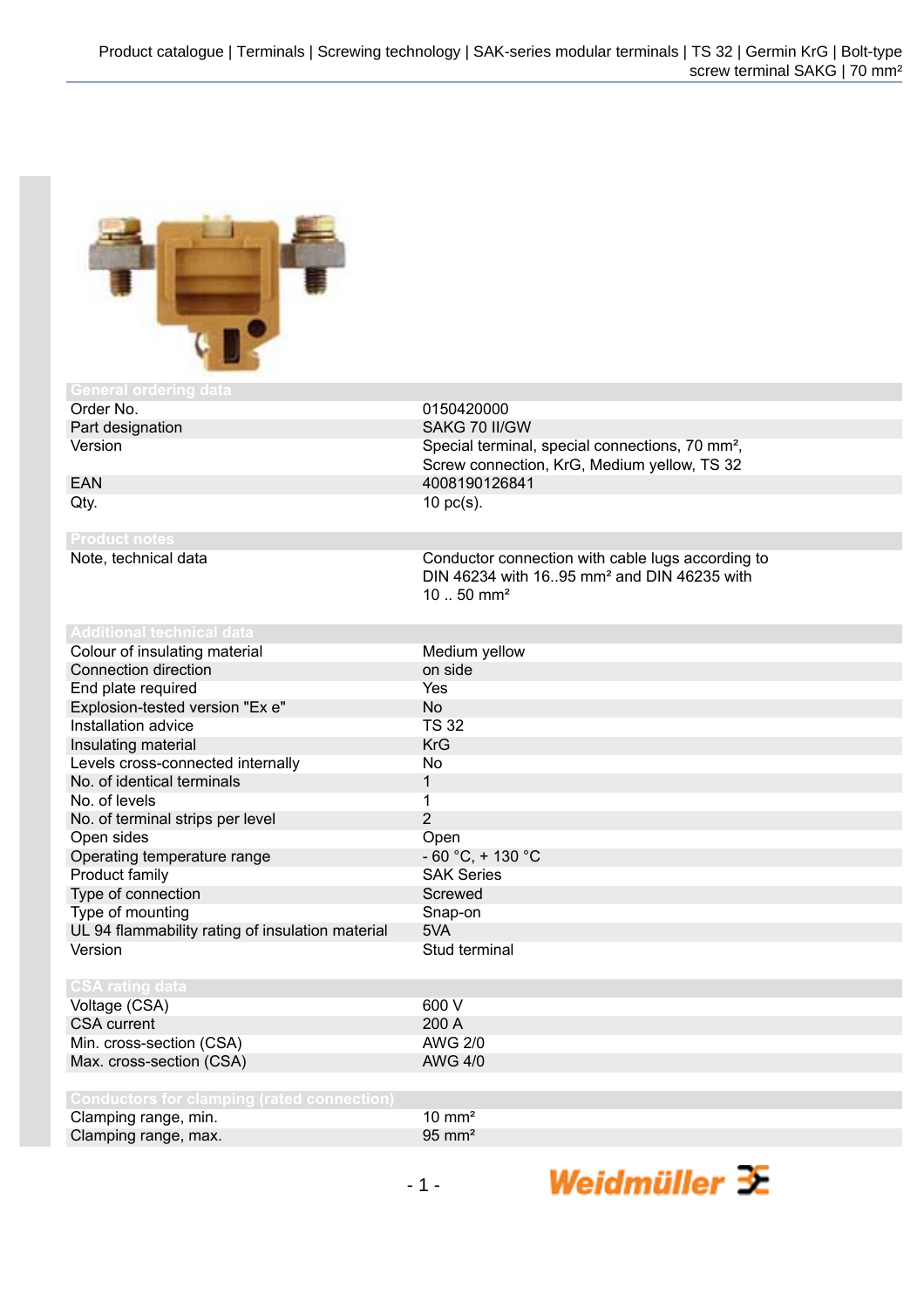| <b>Conductors for clamping (rated connection)</b> |                        |
|---------------------------------------------------|------------------------|
| Type of connection                                | Screw connection       |
| 2nd type of connection                            | screwed                |
| Connection direction                              | on side                |
| No. of connections                                | $\mathbf{1}$           |
| Clamping screw                                    | M 8                    |
| Tightening torque range                           | 6.012 Nm               |
| Solid, min.                                       | $10 \text{ mm}^2$      |
| Solid, max.                                       | $16 \text{ mm}^2$      |
| AWG conductor size, min.                          | <b>AWG 2/0</b>         |
|                                                   | <b>AWG 4/0</b>         |
| AWG conductor size, max.                          | 67.44 mm <sup>2</sup>  |
| AWG conductor size, min.                          |                        |
| AWG conductor size, max.                          | 107.22 mm <sup>2</sup> |
|                                                   |                        |
| <b>Dimensions</b>                                 |                        |
| Width                                             | 32 mm                  |
| Height of lowest version                          | 51.4 mm                |
| Length                                            | 84 mm                  |
| Weight                                            | 189.5 g                |
| TS 32 offset                                      | 42 mm                  |
|                                                   |                        |
| <b>Rating data</b>                                |                        |
| Rated cross-section                               | $70 \text{ mm}^2$      |
| Rated voltage                                     | 1,000 V                |
| Rated impulse voltage                             | 8 kV                   |
| Rated current                                     | 192 A                  |
| <b>Standards</b>                                  | IEC 60947-7-1          |
| Current with max. conductor                       | 192 A                  |
| Pollution severity                                | 3                      |
|                                                   |                        |
| <b>UL rating data</b>                             |                        |
| Min. cross-section (UL)                           | AWG 6                  |
| Max. cross-section (UL)                           | <b>AWG 3/0</b>         |
|                                                   |                        |
| <b>Approvals</b>                                  |                        |

Approvals institutes



Weidmüller  $\mathbf{\mathcal{F}}$ 

| <b>Classifications</b> |             |
|------------------------|-------------|
| ETIM 2.0               | EC000897    |
| <b>ETIM 3.0</b>        | EC000897    |
| eClass 4.1             | 27-14-11-31 |
| eClass 5.0             | 27-14-11-31 |
| eClass 5.1             | 27-14-11-31 |

## **Similar products**